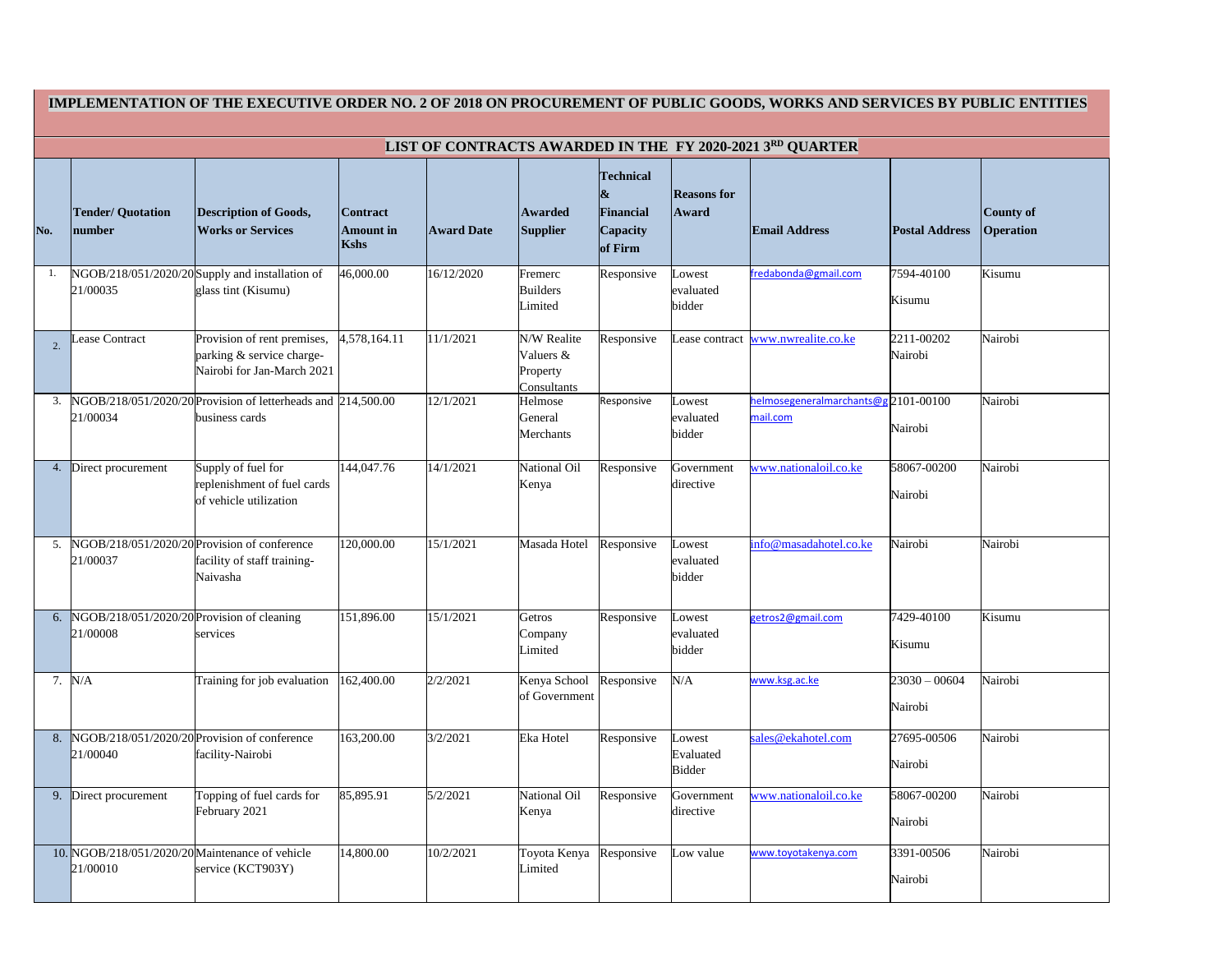| 11. Service contract                                           | Provision of service contract 52,218.00<br>for office printers-RICOH<br>Nairobi            |            | 10/2/2021 | CopyCat<br>Limited                                            | Responsive | Contract                             | www.copycatgroup.com                                             | 49872-00100<br>Nairobi | Nairobi |
|----------------------------------------------------------------|--------------------------------------------------------------------------------------------|------------|-----------|---------------------------------------------------------------|------------|--------------------------------------|------------------------------------------------------------------|------------------------|---------|
| 12. NGOB/218/051/2020/20 Provision of conference<br>21/00041   | facility for tender<br>evaluation-Naivasha                                                 | 124,000.00 | 12/2/2021 | Lake Naivasha Responsive<br>Resort                            |            | Lowest<br>Evaluated<br><b>Bidder</b> | www.naivashahotels.com                                           | Nairobi                | Nairobi |
| 13. Service contract                                           | Provision of service contract 185,600.00<br>for office printers-RICOH<br>Nairobi           |            | 18/2/2021 | CopyCat<br>Limited                                            | Responsive | Contract                             | www.copycatgroup.com                                             | 49872-00100<br>Nairobi | Nairobi |
| 14. MOICT/042/2018                                             | Provision of service contract 69,600.00<br>for Laserjet Printer/ Scanner<br><b>KYOCERA</b> |            | 18/2/2021 | <b>MFI Document Responsive</b><br>Solution                    |            | Contract                             | www.groupmfi.com                                                 | 49160-00100<br>Nairobi | Nairobi |
| 15. MOICT/042/2018                                             | Provision of Kyocera<br>Toners(TK475)                                                      | 34,800.00  | 23/2/2021 | <b>MFI Document Responsive</b><br>Solution                    |            | Contract                             | www.groupmfi.com                                                 | 49160-00100<br>Nairobi | Nairobi |
| 16. N/A                                                        | Provision of Return ticket<br>NBI-KSM                                                      | 22,895.00  | 23/2/2021 | <b>Super Eagles</b><br>Travel & tours                         | Responsive | Lowest<br>Evaluated<br><b>Bidder</b> | www.supereaglestoursandtra 8598-00300<br>vel.co.ke               | Nairobi                | Nairobi |
| 17.218/051/2020/2021/000 Provision of cleaning<br>08           | services                                                                                   | 227,845.00 | 25/2/2021 | Getros<br>Company<br>Limited                                  | Responsive | Lowest<br>Evaluated<br><b>Bidder</b> | getros2@gmail.com                                                | 7429-00400<br>Kisumu   | Kisumu  |
| 18. N/A                                                        | Provision of Return ticket<br><b>NBI-MSA</b>                                               | 34,675.00  | 25/2/2021 | <b>Super Eagles</b><br>Travel & tours                         | Responsive | Lowest<br>Evaluated<br><b>Bidder</b> | www.supereaglestoursandtra<br>vel.co.ke                          | 8598-00300<br>Nairobi  | Nairobi |
| 19. N/A                                                        | Advertising for job<br>vacancies on Standard<br>newspaper                                  | 186,757.50 | 5/3/2021  | Ministry of<br>Information,<br>Communicatio<br>n & Technology | Responsive | Government<br>Direct                 | www.ict.go.ke                                                    | 30025-00100<br>Nairobi | Nairobi |
| 20. MOICT/042/2018                                             | Provision of service contract 30,200.00<br>for Laserjet Printer/ Scanner<br><b>KYOCERA</b> |            | 18/2/2021 | <b>MFI Document Responsive</b><br>Solution                    |            | Contract                             | www.groupmfi.com                                                 | 49160-00100<br>Nairobi | Nairobi |
| 21. Service contract                                           | Provision of cloud<br>computing services for<br>April-June 2020                            | 138,330.00 | 5/3/2021  | PAWA IT<br>Solutions                                          | Responsive | Contract                             | support@pawait.africa                                            | 51641-00200<br>Nairobi | Nairobi |
| 22. N/A                                                        | Provision of Return Air<br>ticket NBI-KSM                                                  | 23,710.00  | 5/3/2021  | Fly High<br>Agency<br>Limited                                 | Responsive | Direct                               | www.flyhighagency.co.ke                                          | 29664-00100<br>Nairobi | Nairobi |
| $23.$ NGOB/218/051/2020/20 Provision of conference<br>21/00044 | facility-Kisumu                                                                            | 161,000.00 | 5/3/2021  | The Grand<br><b>Royal Swiss</b><br>Hotel                      | Responsive | Lowest<br>Evaluated<br><b>Bidder</b> | info@grandroyalswisshotel.co891-40100<br>$\overline{\mathsf{m}}$ | Kisumu                 | Kisumu  |
| 24. Direct procurement                                         | Replenishment of fuel cards 95,829.76<br>as per attached expenditure                       |            | 5/2/2021  | <b>National Oil</b><br>Kenya                                  | Responsive | Government<br>directive              | www.nationaloil.co.ke                                            | 58067-00200<br>Nairobi | Nairobi |